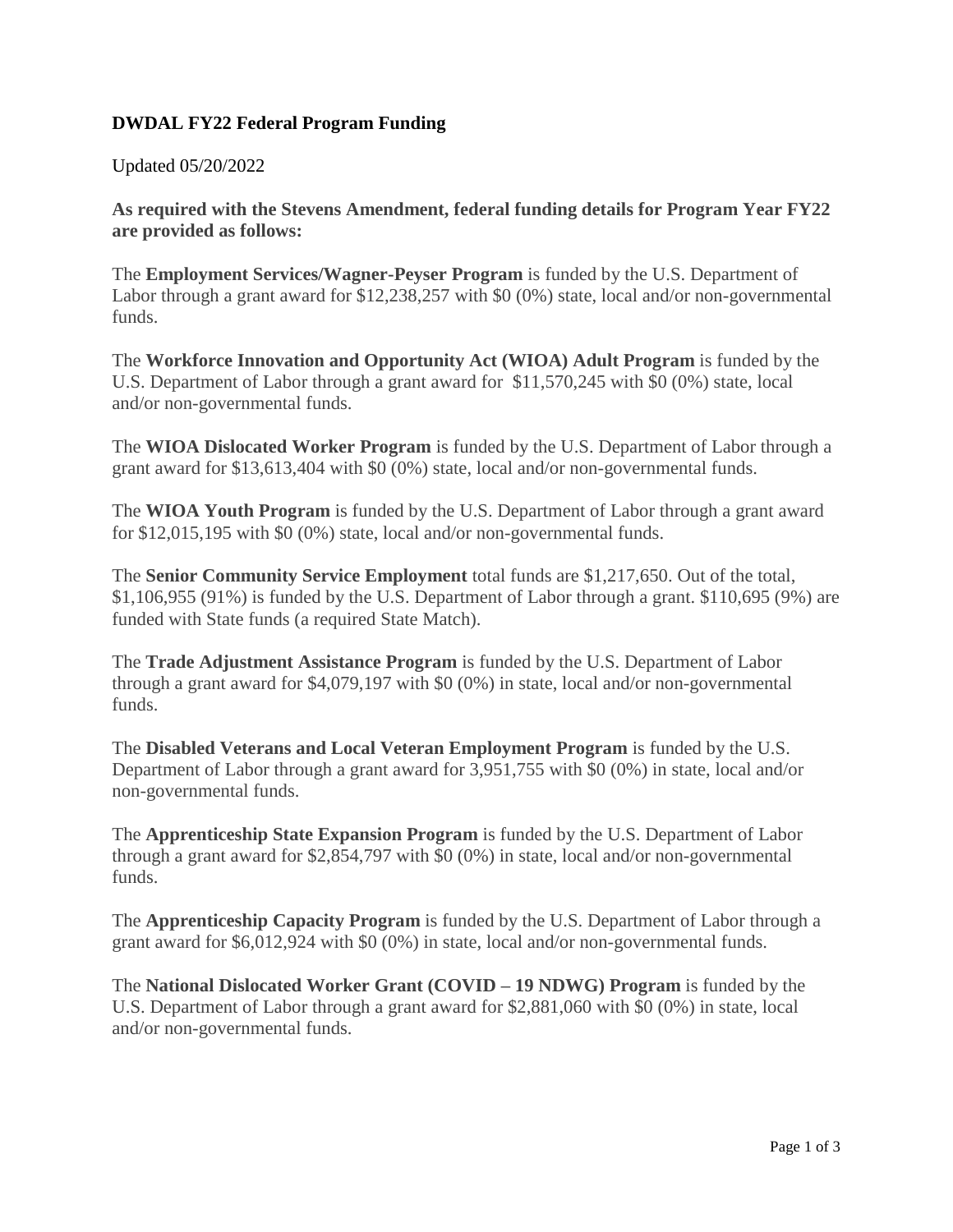The **Opioid Recovery Grant (to address the Opioid Crisis) Program** is funded by the U.S. Department of Labor through a grant award for \$4,589,064 with \$0 (0%) in state, local and/or non-governmental funds.

The **One-Stop Workforce Information Program** is funded by the U.S. Department of Labor through a grant award for \$622,290 with \$0 (0%) in state, local and/or non-governmental funds.

The **Bureau of Labor Statistics, Labor Market Information Program** (BLS/LMI) is funded by the U.S. Department of Labor through a grant award for \$1,055,384 with \$0 (0%) in state, local and/or non-governmental funds.

The **Workforce Data Quality Initiative** (WDQI) Grant is funded by the U.S. Department of Labor through a grant award for \$1,799,422 with \$0 (0%) in state, local and/or nongovernmental funds.

The **Foreign Labor Certification Program** is funded by the U.S. Department of Labor through a grant award for \$489,712 with \$0 (0%) in state, local and/or non-governmental funds.

The **Workforce Opportunities Tax Credit Program (WOTC)** is funded by the U.S. Department of Labor through a grant award for \$352,949 with \$0 (0%) in state, local and/or nongovernmental funds.

The **Recovery for the Economy, Livelihoods, Industries, Entrepreneurs, and Families (Relief Act)** funding is funded by the U.S. Department of the Treasury and awarded by the State of Maryland, through a grant award for \$7,000,000 with \$0 (0%) in state, local and/or nongovernmental funds.

The **American Rescue Plan Act (ARPA)** funding is funded by the U.S. Department of the Treasury through a grant award for \$37,500,000 with \$0 (0%) in state, local and/or nongovernmental funds.

The **Adult Education and Family Literacy Act (AEFLA)** Program total funds are \$13,740,449. Out of the total, \$10,992,359 (80%) is funded by the U.S. Department of Education through a grant award. \$2,748,090 (20%) is funded with State funds (a required State Match).

The **Correctional Education** Program total funds are \$19,207,857. Out of the total, \$3,360,453 (19%) are reimbursable funds, funded by Maryland State Department of Education, Department of Public Safety and Correctional Services, and the Department of Education. The remaining \$15,577,404 (81%) are funded with State funds.

The **Reemployment Services and Eligibility Assessment (RESEA)** Program is funded by the U.S. Department of Labor through a grant award for \$3,274,034 with \$0 (0%) in state, local and/or non-governmental funds.